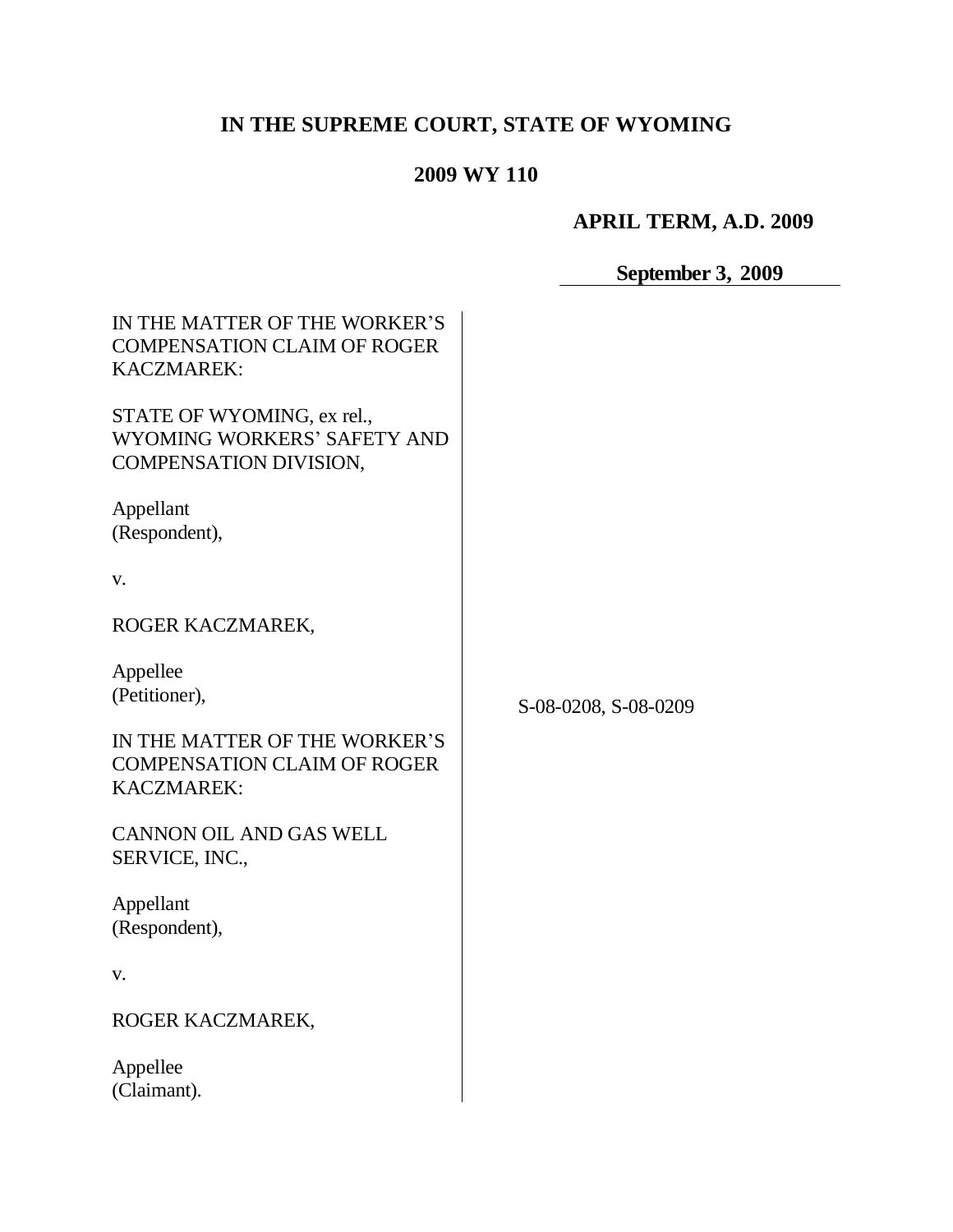#### *Appeal from the District Court of Sweetwater County The Honorable Nena R. James, Judge*

#### *Representing Appellant in Case No. S-08-0208:*

Bruce A. Salzburg, Wyoming Attorney General; John W. Renneisen, Deputy Attorney General; James Michael Causey, Senior Assistant Attorney General. Argument by Mr. Causey.

#### *Representing Appellant in Case No. S-08-0209:*

Clark D. Stith and Melissa J. Lyon of Rock Springs, Wyoming. Argument by Ms. Lyon.

#### *Representing Appellee in Case Nos. S-08-0208 & S-08-0209:*

James R. Salisbury of Riske, Salisbury & Kelly, P.C., Cheyenne, Wyoming.

*Before VOIGT, C.J., and GOLDEN, HILL, KITE, and BURKE, JJ.*

**NOTICE: This opinion is subject to formal revision before publication in Pacific Reporter Third. Readers are requested to notify the Clerk of the Supreme Court, Supreme Court Building, Cheyenne, Wyoming 82002, of any typographical or other formal errors so that correction may be made before final publication in the permanent volume.**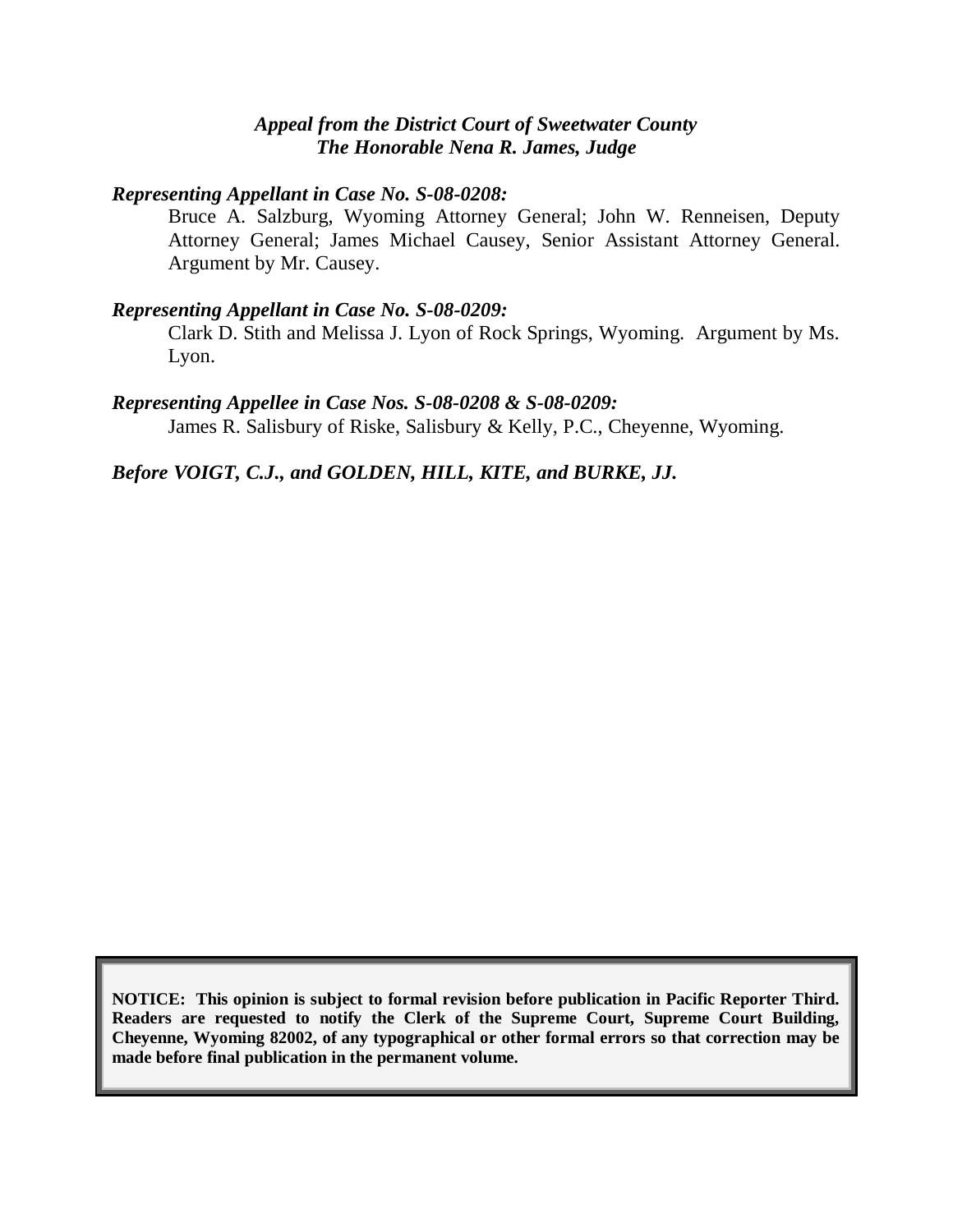### **VOIGT, Chief Justice.**

[¶1] Roger Kaczmarek (the appellee) applied to the Wyoming Workers' Safety and Compensation Division (Division) for reimbursement of medical expenses relating to his back surgery in 2006. The appellee claimed that the 2006 surgery was related to injuries sustained in a 1979 work-related accident for which the appellee received workers' compensation benefits. The Division denied benefits and the matter was referred to the Office of Administrative Hearings (OAH), where the denial was affirmed. The appellee appealed to the district court and the district court reversed the denial of benefits. We will reverse the decision of the district court and affirm the Division's denial of benefits.

#### **ISSUES**

[¶2] Two issues are before us in this appeal:

1. Did the hearing examiner apply the proper burden of proof when denying the appellee's request for benefits under the second compensable injury rule?

2. Was the hearing examiner's decision denying benefits to the appellee against the great weight of the evidence?

### **FACTS**

[¶3] On February 19, 1979, the appellee was injured when an oil well derrick collapsed and fell on top of him. The appellee suffered an acute nondisplaced fracture of the pelvis and a chip fracture to the superior portion of the L4 vertebrae. The appellee received workers' compensation benefits resulting from these injuries.

[¶4] On September 28, 1993, the appellee was lifting a tire weighing approximately 180 pounds when the tire broke loose from his truck where it was wedged, causing pain in the appellee's back. The appellee sought treatment for that injury with Dr. James Plate on October 4, 1993. An MRI, conducted on December 15, 1993, showed a bulged disc without herniation at L4/5 and a small extruded disc herniation in the right lateral recess of L5/S1. This injury occurred while the appellee was working, and he received workers' compensation benefits for this injury, but not through the Wyoming workers' compensation system, as the appellee was subject to a different system at the time.

[¶5] The appellee continued to experience back pain and in 2006, he sought additional treatment from Dr. Plate. An MRI of the appellee's back showed various problems along the lumbar region of his spine.<sup>1</sup> After reviewing the MRI, Dr. Plate referred the appellee

<sup>&</sup>lt;sup>1</sup> The MRI revealed the following: mild disc degeneration at the L1-2 level without significant bulging or herniation, disc dehydration and broad-based anterior and posterior disc bulging and facet arthropathy and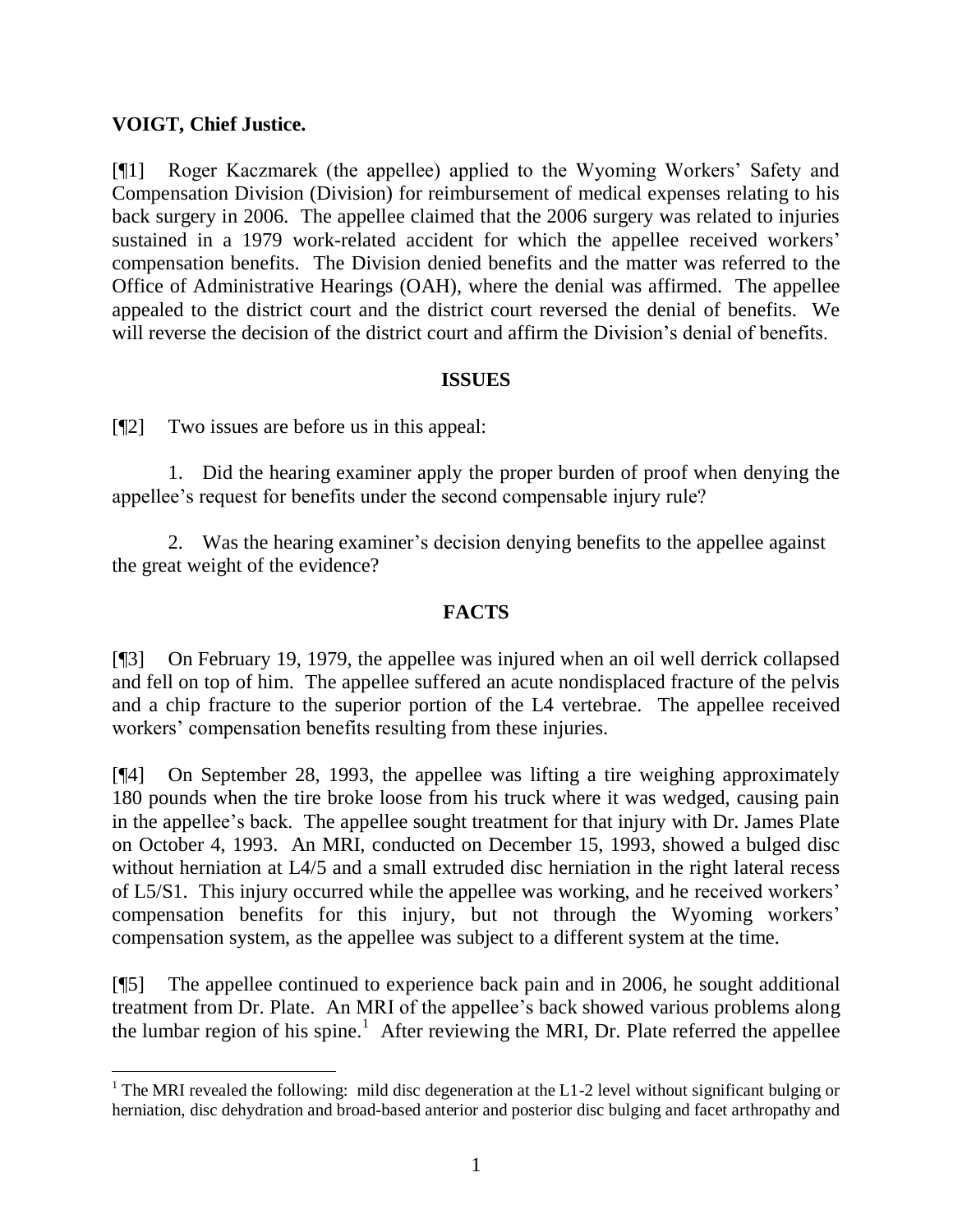to a surgery group in Ft. Collins, Colorado. Dr. Plate also advised the appellee to contact his lawyer to see if they could "get something worked out" so that the Division would pay the costs of consultation and surgery.

[¶6] The appellee submitted his medical bills to the Division and on October 31, 2006, the Division denied his claim for benefits finding that he failed to meet the requirements of Wyo. Stat. Ann. § 27-14-605, which statute governs modification of benefits previously awarded. The appellee timely objected to this determination and on August 14, 2007, the OAH held a hearing on the appellee's claim. The hearing examiner's Findings of Fact, Conclusions of Law and Order, issued on September 12, 2007, upheld the denial of benefits concluding that the appellee had failed to prove that his 2006 symptoms were caused by his 1979 work-related injury. On October 12, 2007, the appellee filed a Petition for Judicial Review of Agency Action challenging the OAH's decision. On July 28, 2008, the district court issued a decision letter reversing the OAH's decision and on August 22, 2008, entered an order remanding the matter to the Division with instructions to award benefits.

## **STANDARD OF REVIEW**

[¶7] When considering an appeal from a district court's review of an administrative agency's action, we give "no special deference to the district court's decision," but instead review the case as if it had come directly from the administrative agency. *Dale v. S & S Builders, LLC*, 2008 WY 84, ¶ 8, 188 P.3d 554, 557 (Wyo. 2008). Our review of an administrative agency's action is governed by the Wyoming Administrative Procedure Act, which provides in pertinent part that the reviewing court shall:

> (i) Compel agency action unlawfully withheld or unreasonably delayed; and

> (ii) Hold unlawful and set aside agency action, findings and conclusions found to be:

(A) Arbitrary, capricious, an abuse of discretion or otherwise not in accordance with law;

(B) Contrary to constitutional right, power, privilege or immunity;

(C) In excess of statutory jurisdiction, authority or limitations or lacking statutory right;

bilateral facet arthropathy at L2-L3, mild disc degeneration without herniation and severe facet arthropathy and ligamentum flavum hypertrophy at L3-L4, a left paracentral disc protrusion which extends inferiorly along the posterior margin of the L5 vertebral body within the lateral recess which likely impinges on the left L5 nerve root at L4-L5, and a right paracentral disc protrusion with annular tear which appeared to abut the exiting L5 nerve root at L5-S1.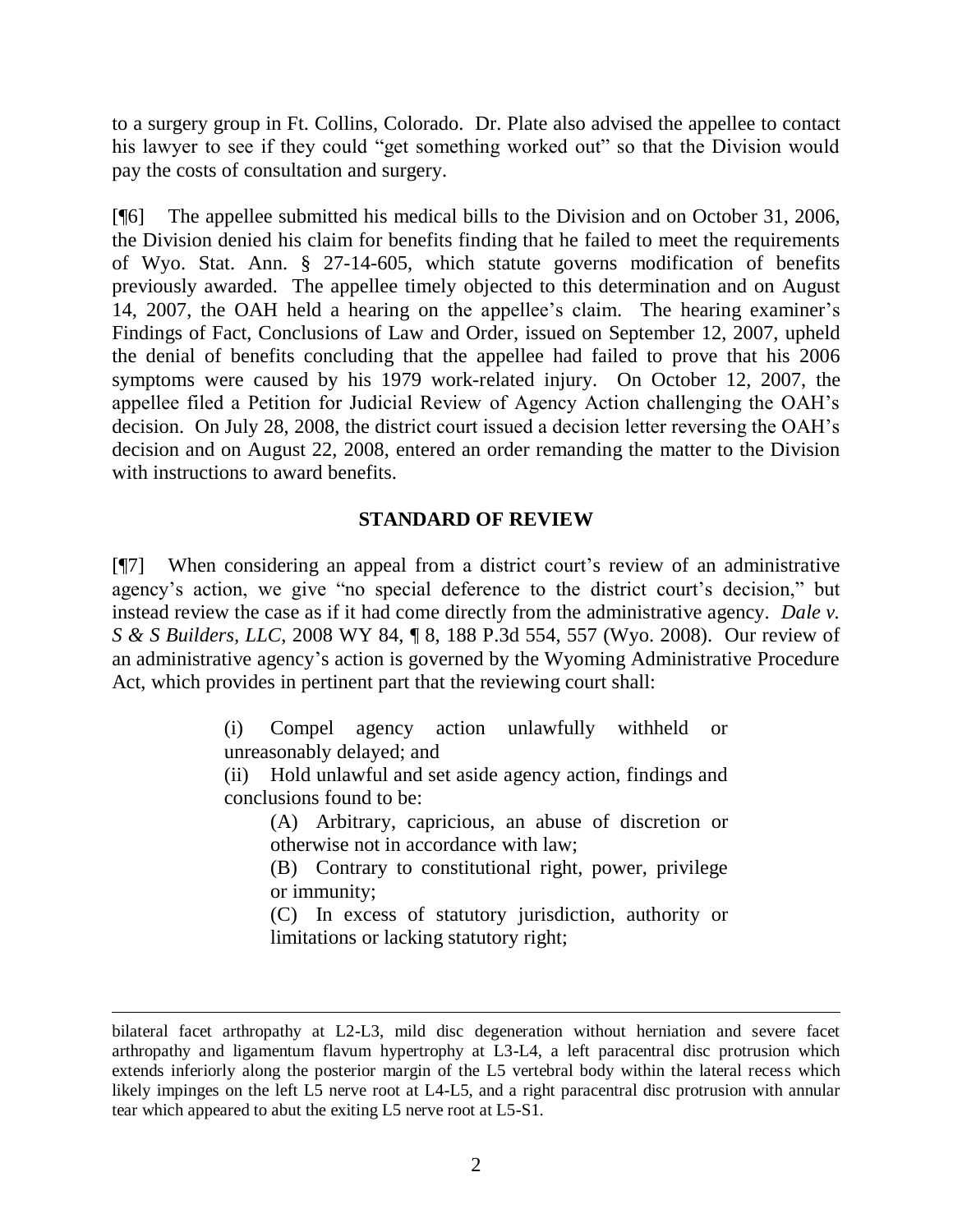(D) Without observance of procedure required by law; or

(E) Unsupported by substantial evidence in a case reviewed on the record of an agency hearing provided by statute.

Wyo. Stat. Ann. § 16-3-114(c) (LexisNexis 2009). This appeal presents both a question of law (whether the proper burden of proof was applied) and a question of fact (whether the agency's determination that the appellee failed to satisfy that burden was supported by substantial evidence). Questions of law are reviewed *de novo. Sheth v. State ex rel. Wyo. Workers' Comp. Div.*, 11 P.3d 375, 378-79 (Wyo. 2000). "Conclusions of law made by an administrative agency are affirmed only if they are in accord with the law. We do not afford any deference to the agency's determination, and we will correct any error made by the agency in either interpreting or applying the law." *Bailey v. State ex rel. Wyo. Workers' Safety & Comp. Div.*, 2002 WY 145, ¶ 9, 55 P.3d 23, 26 (Wyo. 2002) (internal citations omitted) (quoting *State ex rel. Workers' Safety & Comp. Div. v. Garl*, 2001 WY 59, ¶ 9, 26 P.3d 1029, 1032 (Wyo. 2001)).

[¶8] With regard to factual questions, we recently reiterated in *Dale v. S & S Builders* how the substantial evidence standard of review should be applied:

> Because contested case hearings under Wyoming's Administrative Procedures Act, are formal, trial-type proceedings, use of the substantial evidence standard for review of evidentiary matters is more in keeping with the original intent of the drafters of the administrative procedures act.

> Thus, in the interests of simplifying the process of identifying the correct standard of review and bringing our approach closer to the original use of the two standards, we hold that henceforth the substantial evidence standard will be applied any time we review an evidentiary ruling. When the burdened party prevailed before the agency, we will determine if substantial evidence exists to support the finding for that party by considering whether there is relevant evidence in the entire record which a reasonable mind might accept in support of the agency's conclusions. If the hearing examiner determines that the burdened party failed to meet his burden of proof, we will decide whether there is substantial evidence to support the agency's decision to reject the evidence offered by the burdened party by considering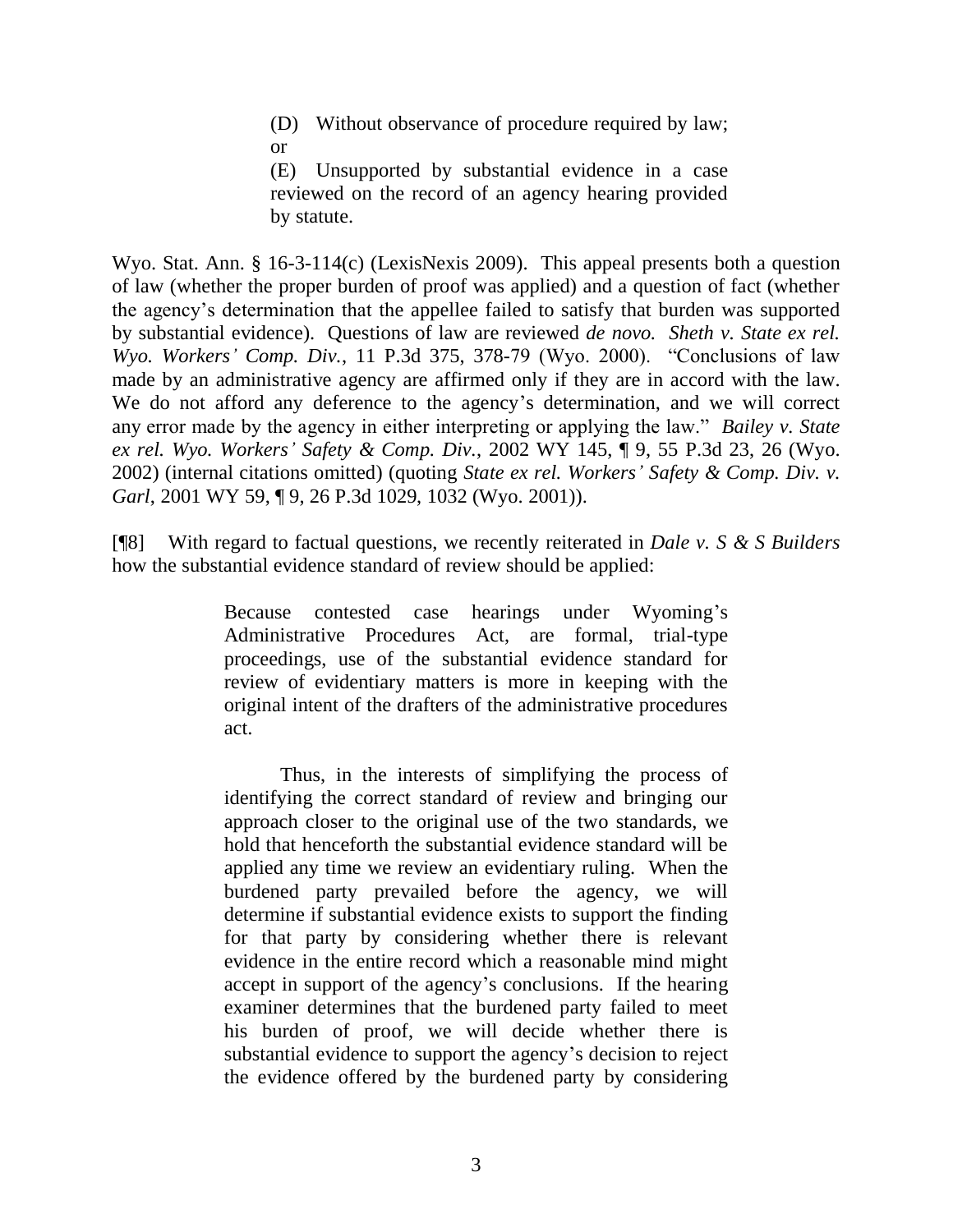whether that conclusion was contrary to the overwhelming weight of the evidence in the record as a whole.

*Dale*, 2008 WY 84, **[1]** 21-22, 188 P.3d at 561 (internal citations omitted.)

#### **DISCUSSION**

## **1.** *Did the hearing examiner apply the proper burden of proof when denying the appellee's request for benefits under the second compensable injury rule?*

[¶9] Wyoming law has long recognized that a single incident at work can give rise to more than one compensable injury. *See Baldwin v. Scullion*, 50 Wyo. 508, 62 P.2d 531, 539 (1936). This principle, referred to as the second compensable injury rule, applies when "an initial compensable injury ripens into a condition requiring additional medical intervention." *Yenne-Tully v. State ex rel. Wyo. Workers' Safety & Comp. Div.*, 12 P.3d 170, 172 (Wyo. 2000). When asserting a claim for a second compensable injury, the claimant has the burden of proving his claim by a preponderance of the evidence. *Walsh v. Holly Sugar Corp.*, 931 P.2d 241, 243 (Wyo. 1997).

[¶10] To define the burden of proof applicable to the second compensable injury rule, we have contrasted it with the burden articulated in Wyo. Stat. Ann. § 27-14-605 (LexisNexis 2009), which statute governs claims for modification of benefits based on an increase or decrease in capacity, mistake or fraud.<sup>2</sup> Both the statute and the second

<sup>&</sup>lt;sup>2</sup> Wyo. Stat. Ann. § 27-14-605, entitled "Application for modification of benefits; time limitation; grounds; termination of case; exceptions" reads:

<sup>(</sup>a) If a determination is made in favor of or on behalf of an employee for any benefits under this act, an application may be made to the division by any party within four (4) years from the date of the last payment for additional benefits or for a modification of the amount of benefits on the ground of increase or decrease of incapacity due solely to the injury, or upon grounds of mistake or fraud. The division may, upon the same grounds and within the same time period, apply for modification of medical and disability benefits to a hearing examiner or the medical commission, as appropriate.

<sup>(</sup>b) Any right to benefits shall be terminated and is no longer under the jurisdiction of this act if a claim for any benefit is not filed with the division within the four (4) year limitation prescribed under subsection (a) of this section.

<sup>(</sup>c) A claim for medical benefits which would otherwise be terminated under subsection (b) of this section and barred under W.S. 27-14-503(a) and (b) may be paid by the division if the claimant:

<sup>(</sup>i) Submits medical reports to the division substantiating his claim;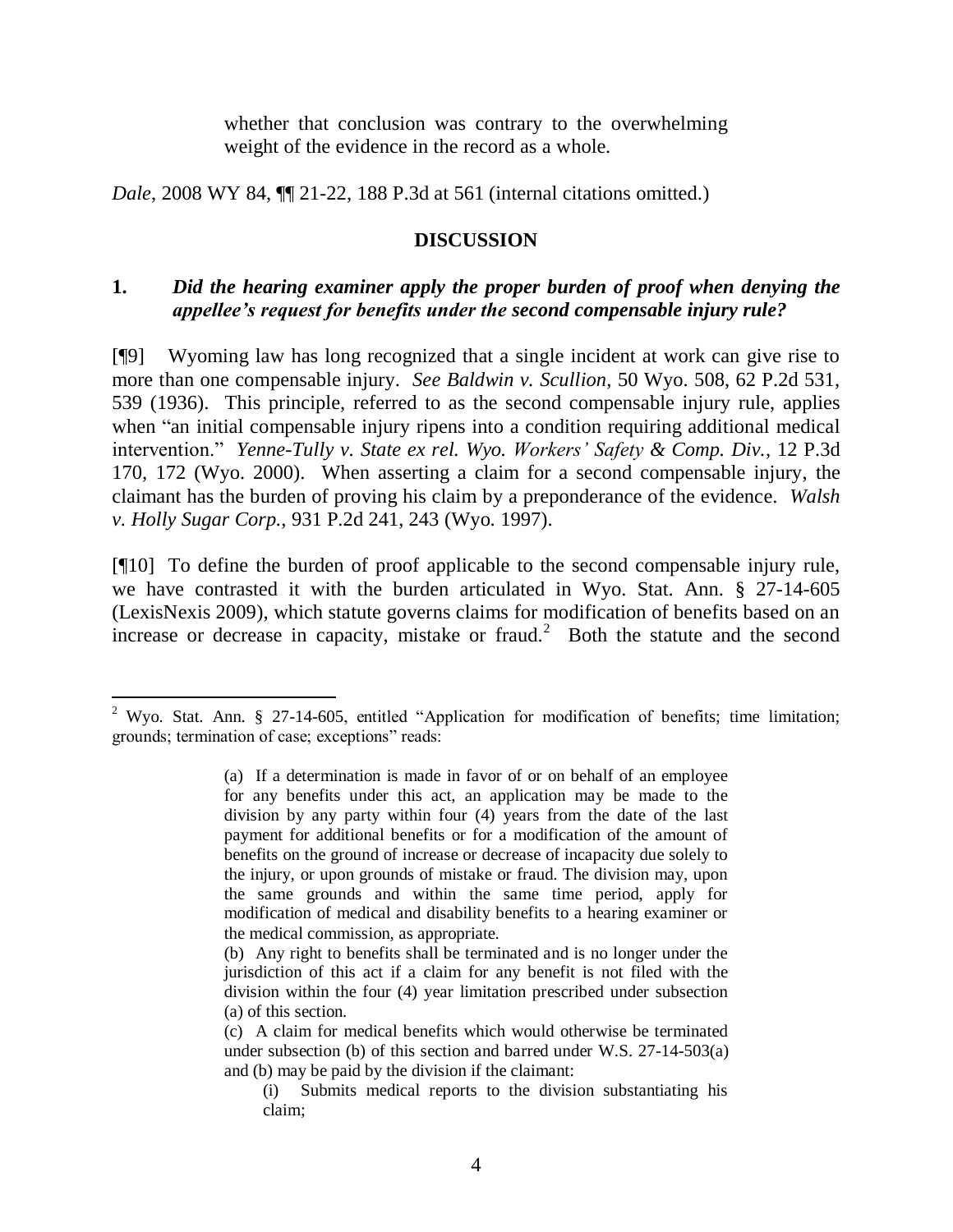compensable injury rule govern claims for benefits following a compensable injury; however, each applies in different circumstances and carries a distinct burden of proof.

> Wyo. Stat. § 27-14-605 applies to original benefits awarded after a determination in favor of the employee. Medical and temporary total disability benefits awarded at a later date pursuant to the second compensable injury rule are not among the benefits the statute controls. Wyo. Stat. § 27-14-605 rests on the premise that following an initial determination in favor of an injured employee, any party may, within four years of the award, seek to modify the benefits awarded. To modify the initial award, one must rely on Wyo. Stat. § 27-14-605.

*Casper Oil Co. v. Evenson*, 888 P.2d 221, 225 (Wyo. 1995). "Under the second compensable injury rule, a worker who has received a compensable injury and received benefits for that injury can, regardless of the passage of time, receive more benefits for that compensable injury without meeting either of the time limits or increased burden of proof found in Wyo. Stat. Ann. § 27-14-605 (LexisNexis 2001)." *Yenne-Tully v. State ex rel. Wyo. Workers' Safety & Comp. Div.*, 2002 WY 90, ¶ 10, 48 P.3d 1057, 1062 (Wyo. 2002).

[¶11] Under Wyo. Stat. Ann. § 27-14-605, the claimant must prove to a "reasonable degree of medical *certainty*" that the increase or decrease in capacity is "due *solely to the injury*." Wyo. Stat. Ann. § 27-14-605(a) and (c)(ii) (emphasis added). The claimant must show "he has sustained additional incapacity entirely as a result of the injury in order to collect additional benefits." *Loghry v. Capshaw Well Serv.*, 739 P.2d 1227, 1228 (Wyo. 1987). A showing that the increase in incapacity was "more probably than not caused by the original injury" is insufficient. *Woodman v. Grace Bomac Drilling*, 736 P.2d 313, 315-16 (Wyo. 1987). In contrast, we have said that under the second compensable injury rule, the claimant only has to demonstrate that it is "*more probable than not*" that the first and second injuries are related.<sup>3</sup> Pino *v. State ex rel. Wyo. Workers' Safety & Comp. Div.*, 996 P.2d 679, 685 (Wyo. 2000) (emphasis added).

(iii) Submits to an examination by a health care provider selected

by the division and results of the examination validate his claim.

<sup>(</sup>ii) Proves by competent medical authority and to a reasonable degree of medical certainty that the condition is directly related to the original injury; and

<sup>&</sup>lt;sup>3</sup> We have used a number of terms to describe the required causal connection between the first and second injuries including: "direct cause" (*Pino v. State ex rel. Wyo. Workers' Safety & Comp. Div.*, 996 P.2d 679, 684 (Wyo. 2000); *Taylor v. State ex rel. Wyo. Workers' Safety & Comp. Div.*, 2003 WY 83, ¶ 12, 72 P.3d 799, 803 (Wyo. 2003)); "caused by" (*Casper Oil Co. v. Evenson*, 888 P.2d 221, 226 (Wyo. 1995)); "causally related to" (*Chavez v. State ex rel. Wyo. Workers' Safety & Comp. Div.*, 2009 WY 46, ¶¶ 26-27, 204 P.3d 967, 973-74 (Wyo. 2009); *Walsh v. Holly Sugar Corp.*, 931 P.2d 241, 243 (Wyo. 1997)); "direct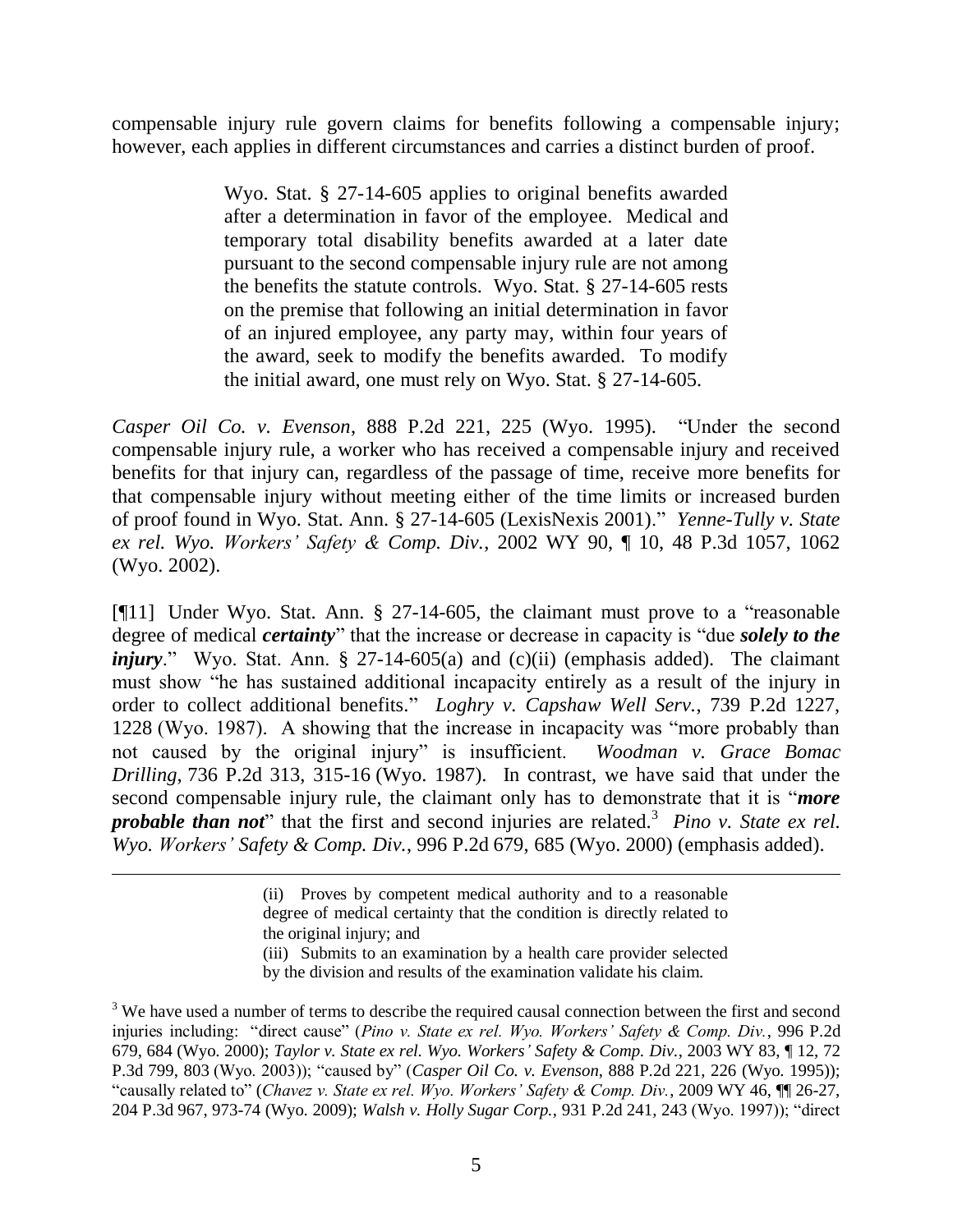We have ruled in a different medical context that the causal connection between an accident or condition at the workplace is satisfied if the medical expert testifies that it is more probable than not that the work contributed in a material fashion to the precipitation, aggravation or acceleration of the injury. *Claim of Taffner*, 821 P.2d 103, 105 (Wyo. 1991). We do not invoke a standard of reasonable medical certainty with respect to such causal connection. *Kaan v. State ex rel. Wyoming Worker's Compensation Div.*, 689 P.2d 1387, 1389 (Wyo. 1984) (*citing Jim's Water Service v. Eayrs*, 590 P.2d 1346 (Wyo. 1979)). Testimony by the medical expert to the effect that the injury "most likely," "contributed to," or "probably" is the product of the workplace suffices under our established standard. *Kaan*, 689 P.2d at 1389. . . .

This record discloses that under either the "reasonable medical probability" or "more probable than not" standard, Pino succeeded in demonstrating the causal connection by a preponderance of the evidence.

*Id.* at 685. Thus, in a second compensable injury case, the claimant must show, by a preponderance of the evidence, that it is more probable than not that there exists a causal connection between the first and second injuries.

[¶12] The appellee argues that the hearing examiner used the wrong burden of proof when applying the second compensable injury rule. Specifically, the appellee contends that the hearing examiner required the appellee to prove his case under the stricter burden set forth in Wyo. Stat. Ann. § 27-14-605. We disagree. Regarding the burden of proof, the hearing examiner, in his Findings of Fact, Conclusions of Law and Order, wrote the following:

causal connection" (*Alvarez v. State ex rel. Wyo. Workers' Safety & Comp. Div.*, 2007 WY 126, ¶ 17, 164 P.3d 548, 552 (Wyo. 2007)); *"*direct and natural result" (*Stewart v. State ex rel. Wyo. Workers' Safety & Comp. Div*., 2007 WY 58, ¶ 12, 155 P.3d 198, 203 (Wyo. 2007) (quoting 1 Arthur Larson & Lex K. Larson, *Larson's Workers' Compensation Law* § 10.10, at 10-2 (2006))); "significant causal connection" and "predominant cause" (*Yenne-Tully v. State ex rel. Wyo. Workers' Safety & Comp. Div.*, 2002 WY 90, ¶ 11, 48 P.3d 1057, 1062 (Wyo. 2002)); "fairly be traced to" and "a contributing cause" (*State ex rel. Wyo. Workers' Safety & Comp. Div. v. Bruhn*, 951 P.2d 373, 377 (Wyo. 1997)). Regardless of the terminology used to describe the causal connection, the burden remains the same: the claimant must show, by a preponderance of the evidence, that it is more probable than not that the second injury was caused by the first.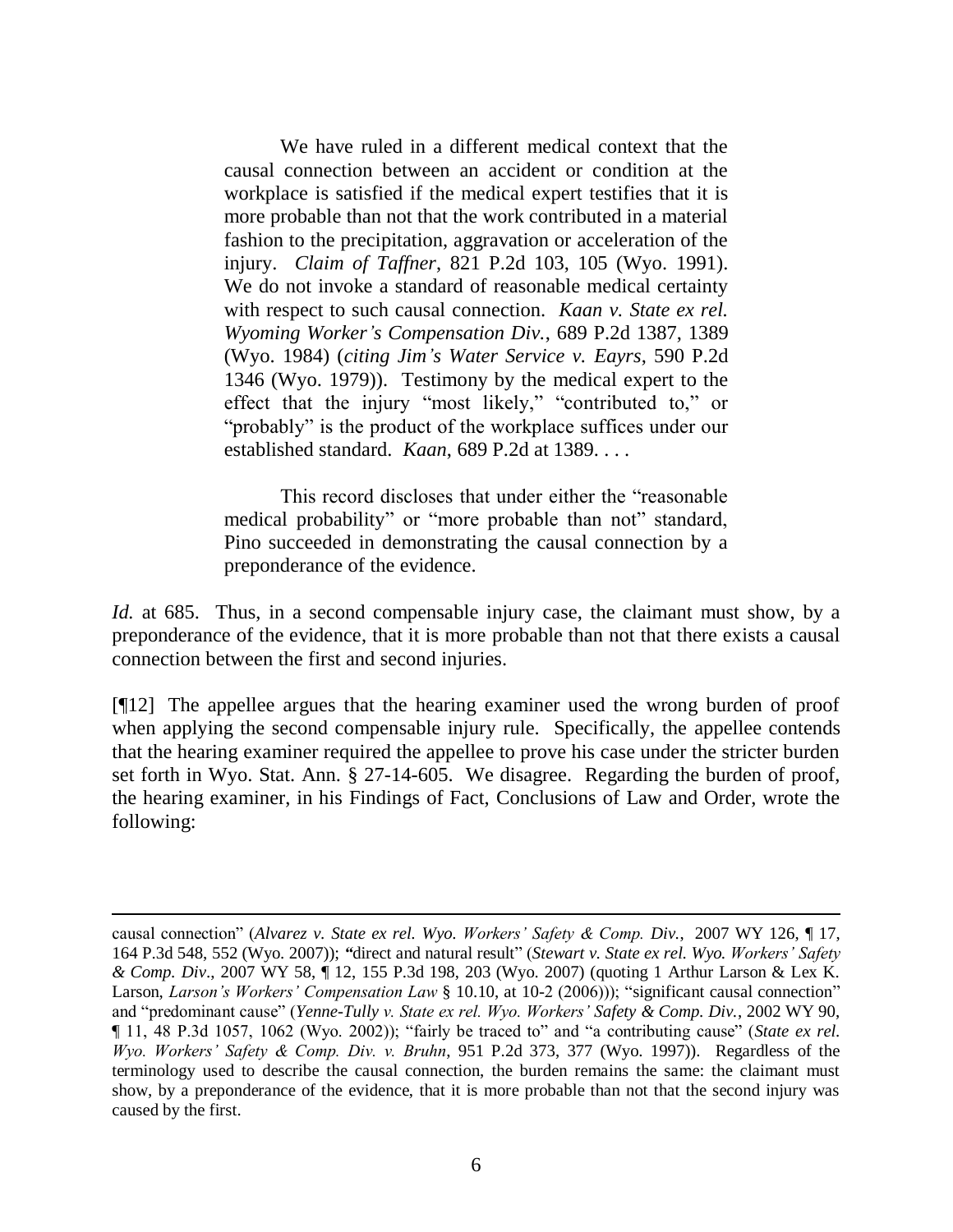38. The second compensable injury rule is alive and well in Wyoming. . . .

39. Under the second compensable injury rule, a worker who has received a compensable injury and received benefits for that injury can, regardless of the passage of time, receive more benefits for that compensable injury without meeting either of the time limits or increased burden of proof found in WYO. STAT. ANN. § 27-14-605 (LEXIS 2003). In order for a second injury to be compensable, the original compensable injury must itself be the direct cause of the subsequent injury. . . .

. . . . 42. While sympathetic to [the appellee's] current situation, this Office cannot ignore the burden of proof requirement that [the appellee] prove, by a preponderance of the evidence, his 2006 need for low back surgery is directly related to the [sic] his February 19, 1979 injury.

48. Dr. Rangitsch, like Dr. Plate, provided it was **possible**  [the appellee]'s 1979 work injury could have contributed to [the appellee]'s 2006 need for treatment; however, Dr. Rangitsch was very clear that he could **not** say to a reasonable degree of medical probability that [the appellee]'s current need for treatment was related to the original injury 28 years prior. . . .

49. . . . Even under the more lenient second compensable injury rule, [the appellee] still must prove his current need for treatment is directly related to the original work injury.

(Emphasis in original.)

. . . .

[¶13] The hearing examiner explicitly acknowledged that the stricter burden of proof of Wyo. Stat. Ann. § 27-14-605 is not applicable in this case, and referred to the second compensable injury rule as being "more lenient." Further, the hearing examiner's finding that the appellee was required to show the causal connection to a reasonable degree of medical probability, rather than requiring the appellee to show that the second injury was "due solely to" the original compensable injury, indicates the hearing examiner used the proper burden of proof. From these findings, and from the hearing examiner's application of the burden of proof to the evidence before him, which we will discuss in the next section, we conclude that the hearing examiner applied the proper burden of proof.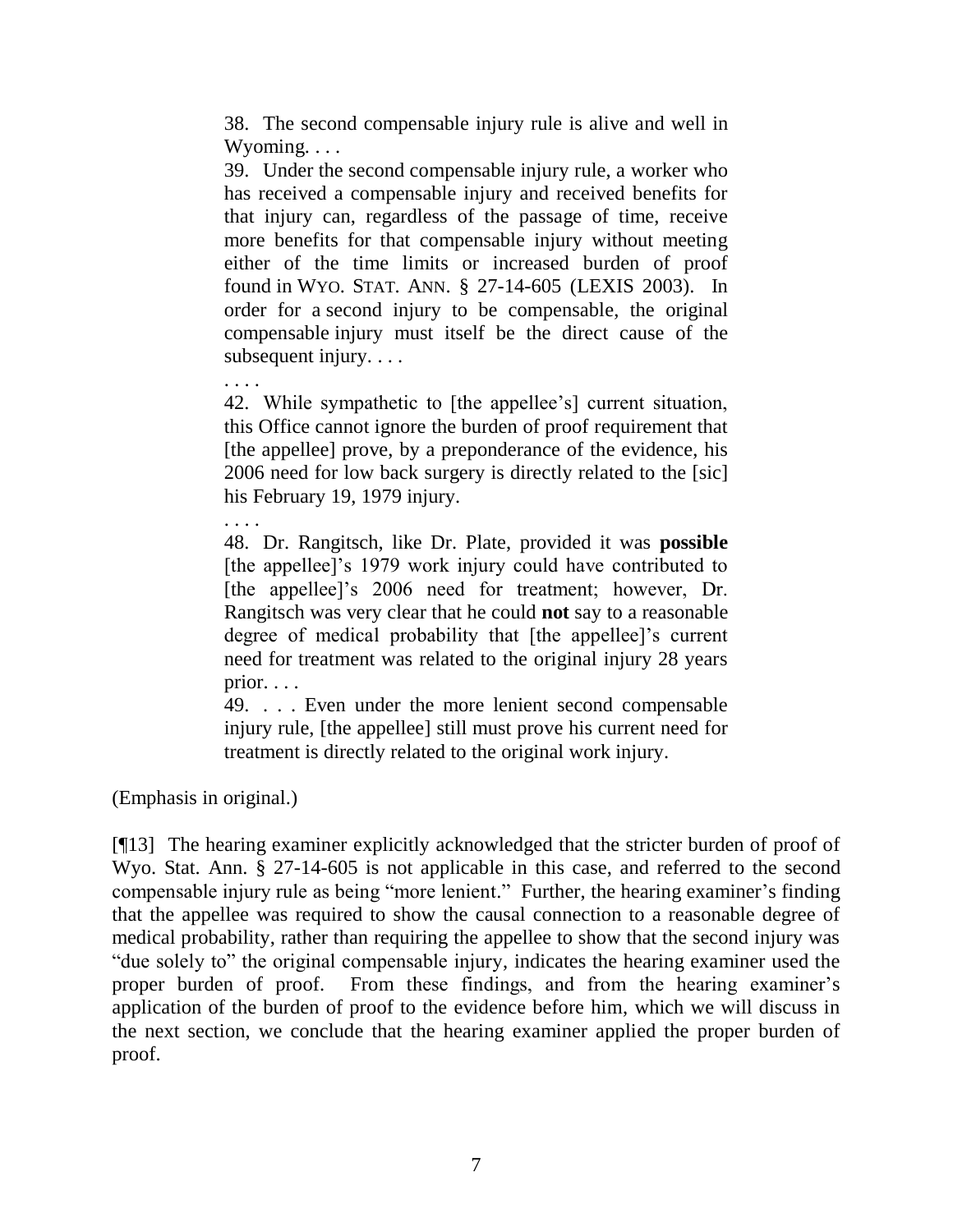### *2. Was the hearing examiner's decision denying benefits to the appellee against the great weight of the evidence?*

[¶14] To prove his second compensable injury claim, the appellee relied on the expert testimonies of Dr. James Plate, his treating family physician, and Dr. Mark Rangitsch, the orthopedic surgeon who performed an Independent Medical Examination upon him. As noted above, to meet his burden, the appellee was required to present evidence that it was more probable than not that the 2006 injury was directly related to the 1979 injury. On direct examination, Dr. Plate testified as follows:

> Q. [By Appellee's Counsel:] And, Doctor, do you have an opinion whether this '79, 1979 injury progressed into the present condition with [the appellee]'s back, requiring additional medical treatment?

> A. [By Dr. Plate:] Well, my opinion is that I think it could. I do not have an opinion that says I am sure that it happened from '79. I certainly think that his back injury in '79 may have predisposed him to some of the changes that have happened along the way.

> I am appreciative that he has been a hard-working person and in a lot of times heavy lifting situation subsequent even to '79 and I think those things could have either, number 1, aggravated a preexisting condition or, number 2, caused his conditions primarily.

> Unfortunately, I don't know that anyone or anything can retrospectively define what exactly caused his final scenario; in other words, he's in the condition he's in today based on his previous experiences, but which one of them and how much of each one of them caused it is a very difficult thing to try to define. That is kind of a gray opinion, I understand, but I don't think I can give you anything more clarified.

On cross examination, Dr. Plate was unable to offer a more definitive medical opinion as to the causal relationship between the first and second injuries:

> Q. [By Division's Counsel:] But it appears to me your testimony is that just based on the period, the passage of time, that you are unable to see any objective evidence to make a determination to a reasonable degree of medical probability that the 1979 injury is the direct cause of the current symptoms. Is that also a fair statement?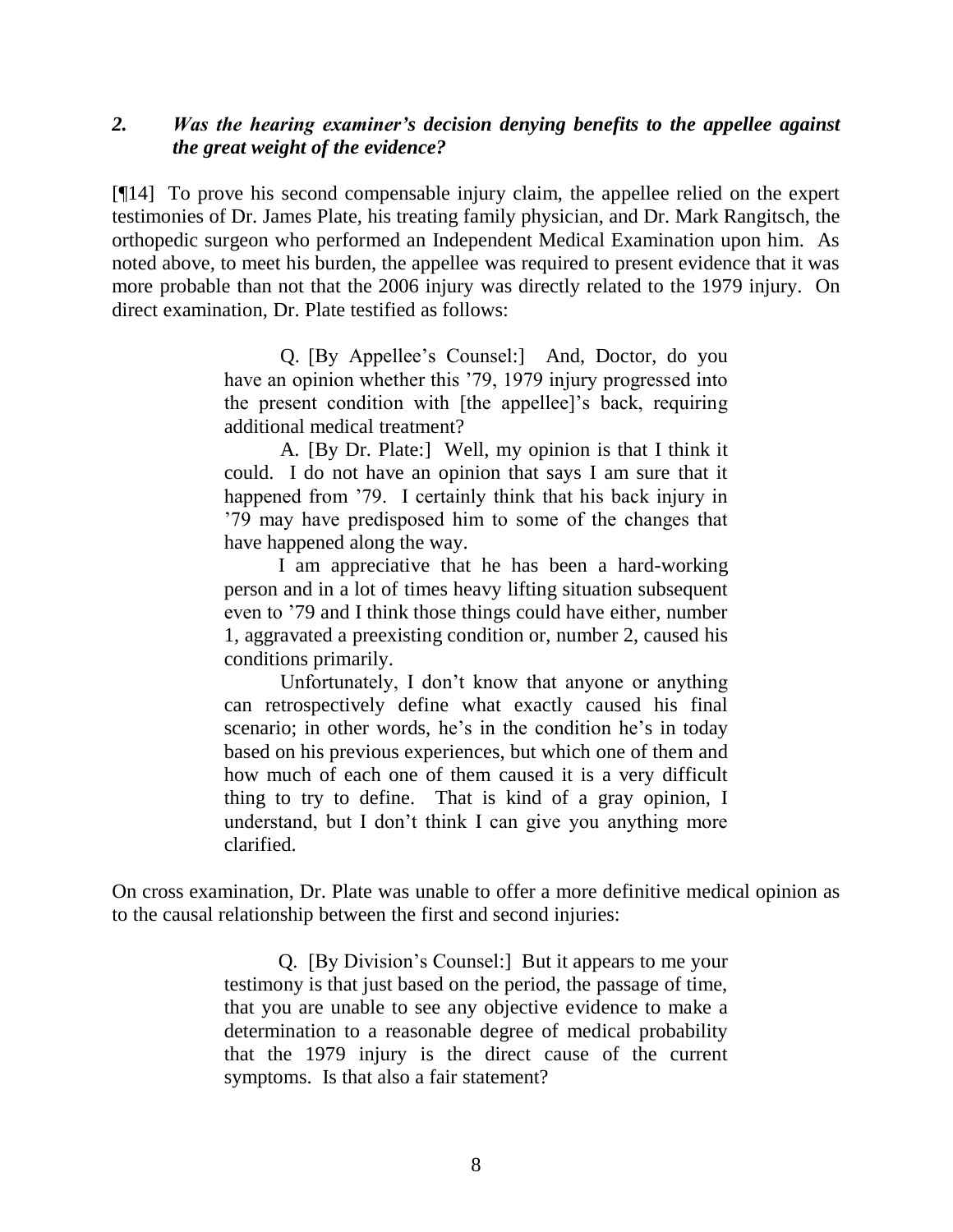A. [By. Dr. Plate:] Yeah. I think it's a gray statement, but it's probably a summary statement.

Q. Okay. You're just unable to state to a reasonable degree of medical probability whether the '79 injury caused his current symptoms, is that right?

A. Right. I think I alluded that I said it could predispose him to several things that can change with time.

Similarly, on direct examination, Dr. Rangitsch was unable to say that it was more probable than not that the 2006 injury and the original 1979 compensable injury were related.

> Q. [By Appellee's Counsel:] Down in paragraph number one in response to a question from Mr. Jackson, it says, "Are [the appellee]'s current complaints of back pain from 9-19-06 directly and solely related to his original work injury of 2-19-79?" And you say, "They may be related."

> > Can you tell me what you based that on?

A. [By Dr. Rangitsch:] I base that on the force again that created. I mean, I also – I state that it looks like he had an intervening problem [in 1993] and he was lifting and that being as good of a reason as the [1979] injury to have the problems he is having.

Q. Okay. But do you know to any degree of medical certainty $\vec{v}^{[4]}$  whether it's the intervening accident that is the cause or the '79 injury that is the cause of his problems today?

A. I can't say either way.

. . . .

Q. So it's possible that the '79 injury could ripen or cause or result in an injury that he has experienced in 2006?

A. Yes.

Q. Can you say to a reasonable degree of medical certainty whether it would be?

A. No, I would say it's way too far remote to say that. I can't link the two completely. I can just say it's a possibility.

. . . .

<sup>&</sup>lt;sup>4</sup> The appellee's counsel asked about "reasonable medical certainty." This language is consistent with Wyo. Stat. Ann. § 27-14-605, which statute, as the appellee points out, does not apply to the present proceedings. Thus, it can be reasonably assumed that the appellee's counsel meant "reasonable medical probability."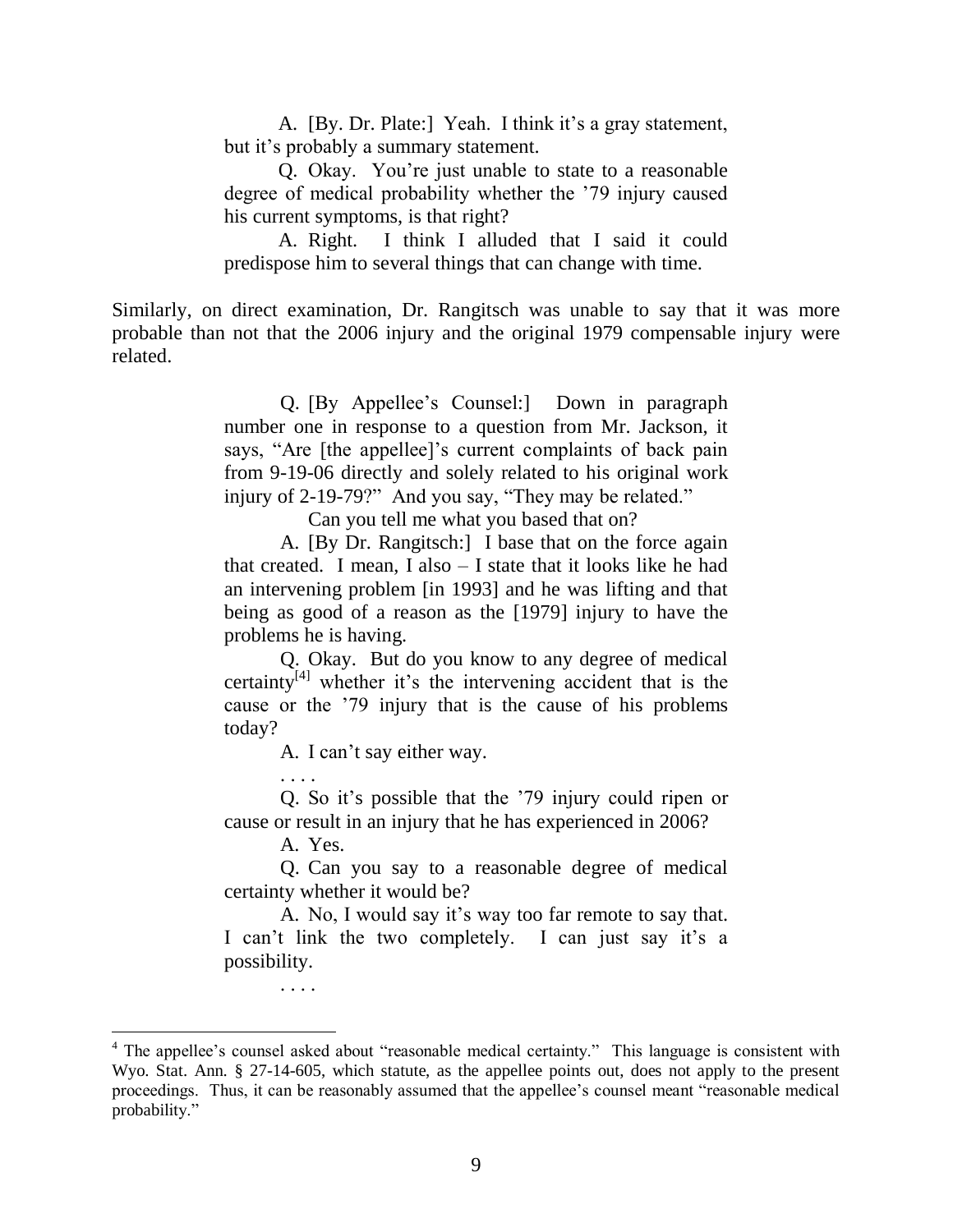Q. . . . So the gist of what I got from your report was that you can't say what he is experiencing in 2006 is or is not related to the 1979 injury? A. Correct.

Like Dr. Plate, on cross-examination, Dr. Rangitsch testified that he could not relate the 1979 injury to the symptoms the appellee experienced in 2006:

> Q. [By the Division's Counsel:] And I guess I will follow up one more, I said that was my last question, but basically, if I understand you correctly, based upon the period of time from 1979 until now, and based upon that there was an intervening event in 1999, it's just difficult for you to give an opinion whether or not the current symptoms are related to the '79 injury. Is that a fair statement?

- A. [By Dr. Rangitsch:] Well, you said '99, it's '93.
- Q. Sorry. Yes, '93.
- A. That's a fair statement.

[¶15] Based on this testimony, the hearing examiner found:

47. Dr. Plate, [the appellee]'s long term treating physician, admitted repeatedly that he could not directly relate [the appellee]'s 2006 need for treatment to the February 19, 1979 injury. Dr. Plate testified the 1979 injury **could have**  predisposed [the appellee] to degenerative changes, but Dr. Plate could not say the 1979 injury actually did cause the current problems with [the appellee]'s back. Dr. Plate admitted that no objective evidence existed to prove [the appellee]'s 2006 need for treatment was related to the 1979 injury and any attempt to do so would be mere speculation.

48. Dr. Rangitsch, like Dr. Plate, provided it was **possible**  [the appellee]'s 1979 work injury could have contributed to [the appellee]'s 2006 need for treatment; however, Dr. Rangitsch was very clear that he could **not** say to a reasonable degree of medical probability that [the appellee]'s current need for treatment was related to the original injury 28 years prior. Dr. Rangitsch testified that due to the lack of testing in 1979, the passage of time, [the appellee]'s return to physical labor and [the appellee]'s intervening 1993 injury, it was not possible to relate [the appellee]'s current need for treatment to the 1979 injury.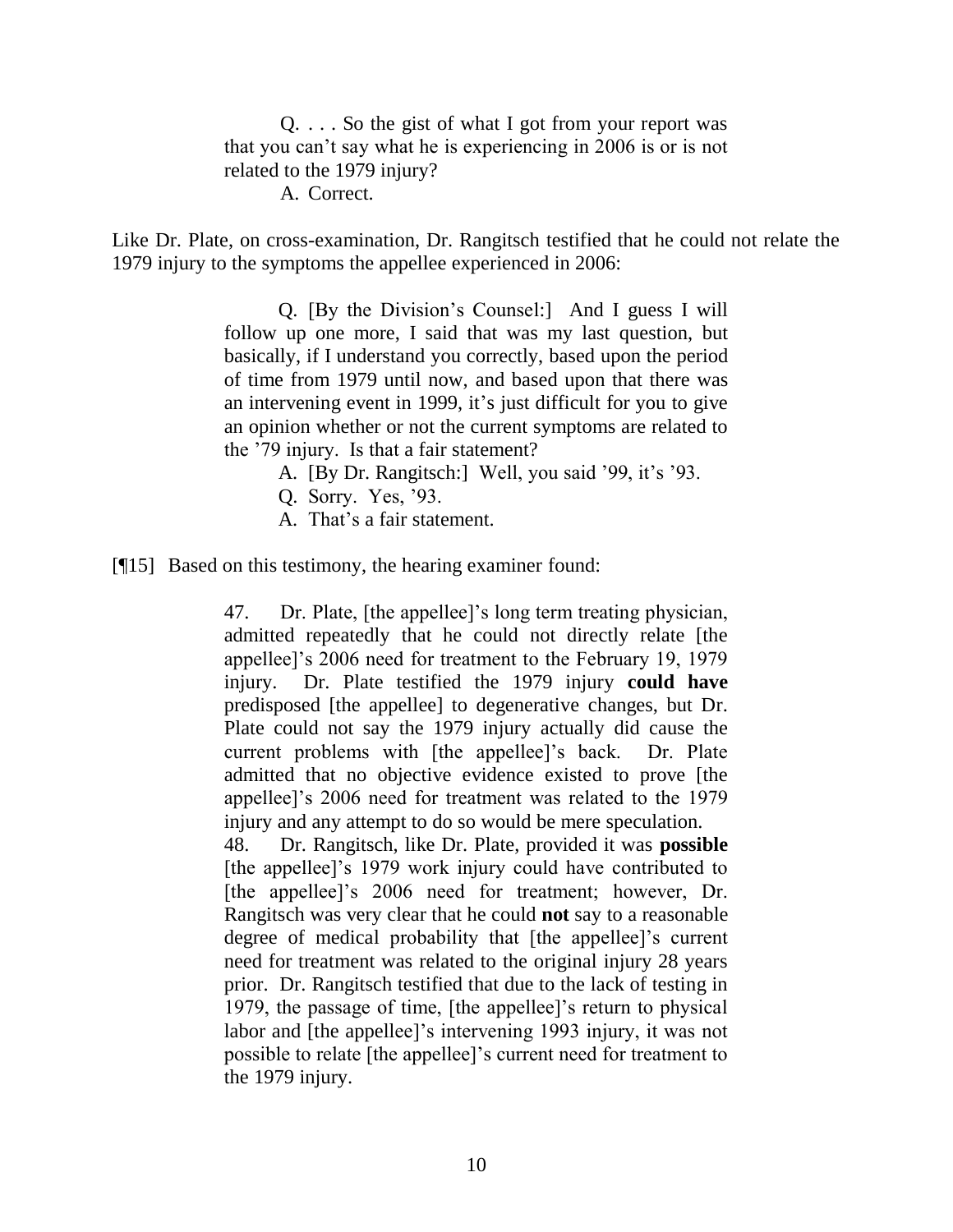(Emphasis in original.) The hearing examiner concluded "[t]here is no competent medical evidence which demonstrate[s] that [the appellee]'s current chronic low back pain and herniated disk [sic] is directly related to the February 19, 1979 work injury."

[¶16] In an effort to show that the hearing examiner's determination was against the great weight of the evidence, the appellee points to portions of testimony similar to those quoted above, where Dr. Rangitsch and Dr. Plate testified that the 1979 injury "could have contributed," or "may be" related to the 2006 symptoms, that the 1979 injury "could predispose" the appellee to future back injury, that it was "possible" that the appellee had undiagnosed injuries from the 1979 injury, and that the original injury "could have progressed" into the 2006 condition. The appellee does not argue that these statements, or anything in the record, establish that it is more probable than not that the first injury was causally related to the second injury; rather, the appellee claims that under the second compensable injury rule, his burden is only to show that "the 1979 injury predisposed and contributed in some fashion" to his current condition. The appellee cites no authority where "predisposed and contributed in some fashion" was the burden of proof used in a second compensable injury case, and we likewise found none. Whether a first injury predisposed an individual to a second injury may be a factor considered in determining whether a claimant has satisfied his burden of proof. *See Pino*, 996 P.2d at 686-87. However, such a finding, without an ultimate conclusion that it is more probable than not that the second injury was causally related to the first, is inadequate. Also, to allow claimants to seek benefits for a second compensable injury requiring only that the claimant show that the first injury "contributed in some fashion" to the second is an unworkable standard that would open the door to tenuous, vague, and even contrived claims.

[¶17] We will briefly discuss two previous second compensable injury cases to illustrate application of the rule, focusing particularly on the nature of the evidence required to satisfy the burden of proof. In *Walsh v. Holly Sugar Corp.*, 931 P.2d 241 (Wyo. 1997), the claimant was treated for low back pain of an unknown origin in 1984. *Id.* at 242. In 1989, he suffered a compensable back injury. *Id.* at 243. In 1993, the claimant asserted a claim for a second compensable injury after re-injuring his back while working at his farm. *Id.* The claimant's physician testified:

> Q (BY [COUNSEL]) If the 1989 injury had not happened, assume that, it is just as possible that as a result of his 1984 problems that this 1993 injury would have cropped up, isn't it?

> > A Yes.

\* \* \*

Q [BY COUNSEL] Okay. And despite that, you still make your opinion that there's some connection, in your mind, between the '93 injury and the '89 injury?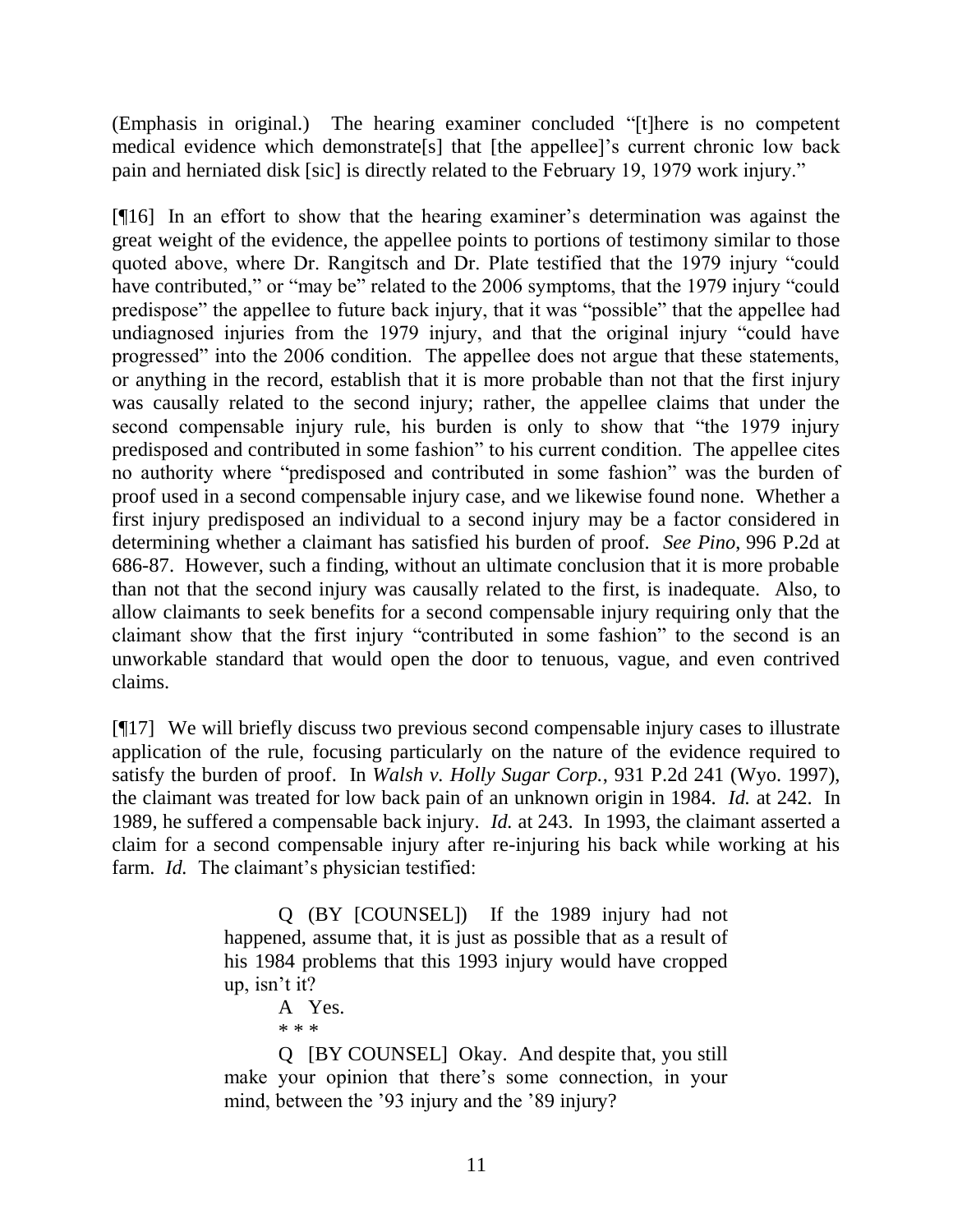A Yes. \* \* \*

Q [BY COUNSEL] And so I understand you, it's just basically you're speculating on this '93 injury and how it relates back to the '89 injury, are you not?

A It occurred or is it speculation?

Q To tie it together, you're speculating that those things are tied together?

A Yes.

*Id.* at 243-44. We affirmed the district court's finding that the second injury was not causally related to the first, stating "that it could be fairly summarized that the current problem could be causally related to the 1989 injury and that it could just as well not be related to the 1989 injury." *Id.* at 243.

[¶18] Here, like in *Walsh*, one of the doctors testified that the intervening injury was "as good of a reason as the [1979 injury] to have the problems he is having." We have held that "speculative medical testimony is insufficient to satisfy a claimant's burden of proof." *Anastos v. Gen. Chem. Soda Ash,* 2005 WY 122, ¶ 21, 120 P.3d 658, 666 (Wyo. 2005). Just as we found in *Walsh,* speculation as to the cause of the second injury falls short of the requirement that the claimant show it is more probable than not that his second injury is causally related to the first.

[¶19] Another illustrative case is *Chavez v. State ex rel. Wyoming Workers' Safety and Compensation Division*, 2009 WY 46, 204 P.3d 967 (Wyo. 2009). There the claimant sustained a compensable back injury in 1989. *Id*. at ¶ 4, 204 P.3d at 968. The claimant underwent back surgery in 1991, which surgery was paid for by the Division. *Id.* at  $\P$  5, 7, 204 P.3d at 969. The claimant continued suffering back pain until 2006, when he underwent a second surgery to "decompress and fuse the third, fourth, and fifth lumbar vertebrae." *Id.* at  $\P$  6, 204 P.3d at 969. The claimant requested, and was denied, benefits for the second surgery. *Id.* at ¶ 7, 204 P.3d at 969. At the hearing, the testimony of two physicians presented conflicting opinions concerning whether the 2006 surgery was causally related to the 1989 injury. *Id.* at ¶¶ 8, 15, 16, 204 P.3d at 969, 970-71. On appeal, we affirmed the denial of benefits, stating:

> As discussed above, Dr. Beer's opinion was that Mr. Chavez's 2006 surgery was causally related to the initial compensable work injury he received in 1989. If the Commission had accepted Dr. Beer's opinion, that might have been a sound basis for awarding benefits to Mr. Chavez under the second compensable injury rule. What Mr. Chavez overlooks, however, is that the Commission explicitly chose to give more weight to the opinion of Dr. Ruttle, who testified